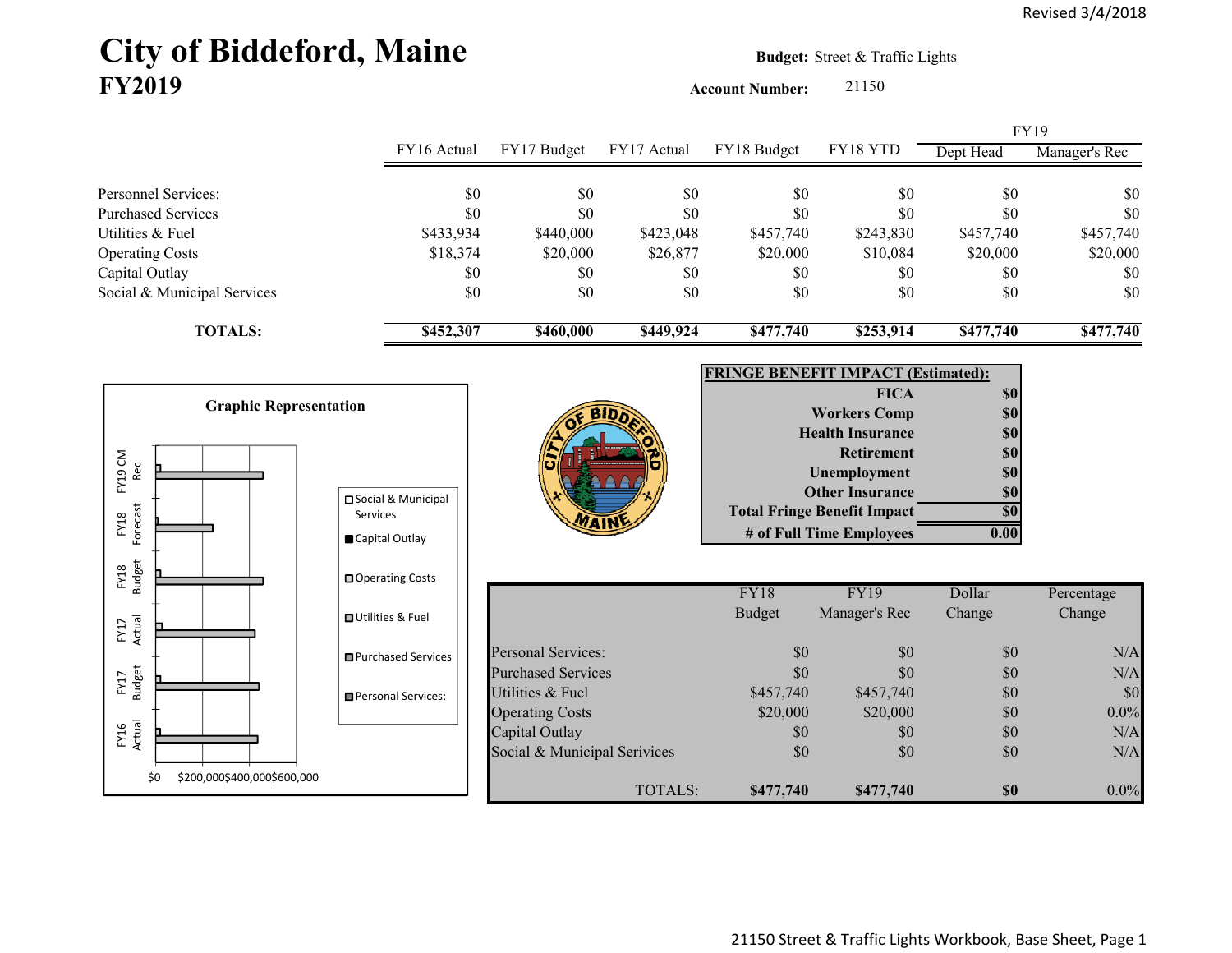Utilities & Fuel

| Account |                                  | FY16        | <b>FY17</b>   | <b>FY17</b> | <b>FY18</b> | <b>FY18</b>  | FY19        |           |
|---------|----------------------------------|-------------|---------------|-------------|-------------|--------------|-------------|-----------|
| Number  | Description                      | Actual      | Budget        | Actual      | Budget      | YTD 02/28/18 | Dept Head   | Mgr's Rec |
|         | 60400 Electricity Expense        | \$433,934   | \$440,000     | \$423,048   | \$457,740   | \$243,830    | \$457,740   | \$457,740 |
| Totals  |                                  | \$433,934   | \$440,000     | \$423,048   | \$457,740   | \$243,830    | \$457,740   | \$457,740 |
| Account | <b>Other Operating Costs</b>     | <b>FY16</b> | <b>FY17</b>   | <b>FY17</b> | <b>FY18</b> | <b>FY18</b>  | <b>FY19</b> |           |
| Number  | Description                      | Actual      | <b>Budget</b> | Actual      | Budget      | YTD 02/28/18 | Dept Head   | Mgr's Rec |
|         | 60452 Operating Equip Repair Exp | \$18,374    | \$20,000      | \$26,877    | \$20,000    | \$10,084     | \$20,000    | \$20,000  |
| Totals  |                                  | \$18,374    | \$20,000      | \$26,877    | \$20,000    | \$10,084     | \$20,000    | \$20,000  |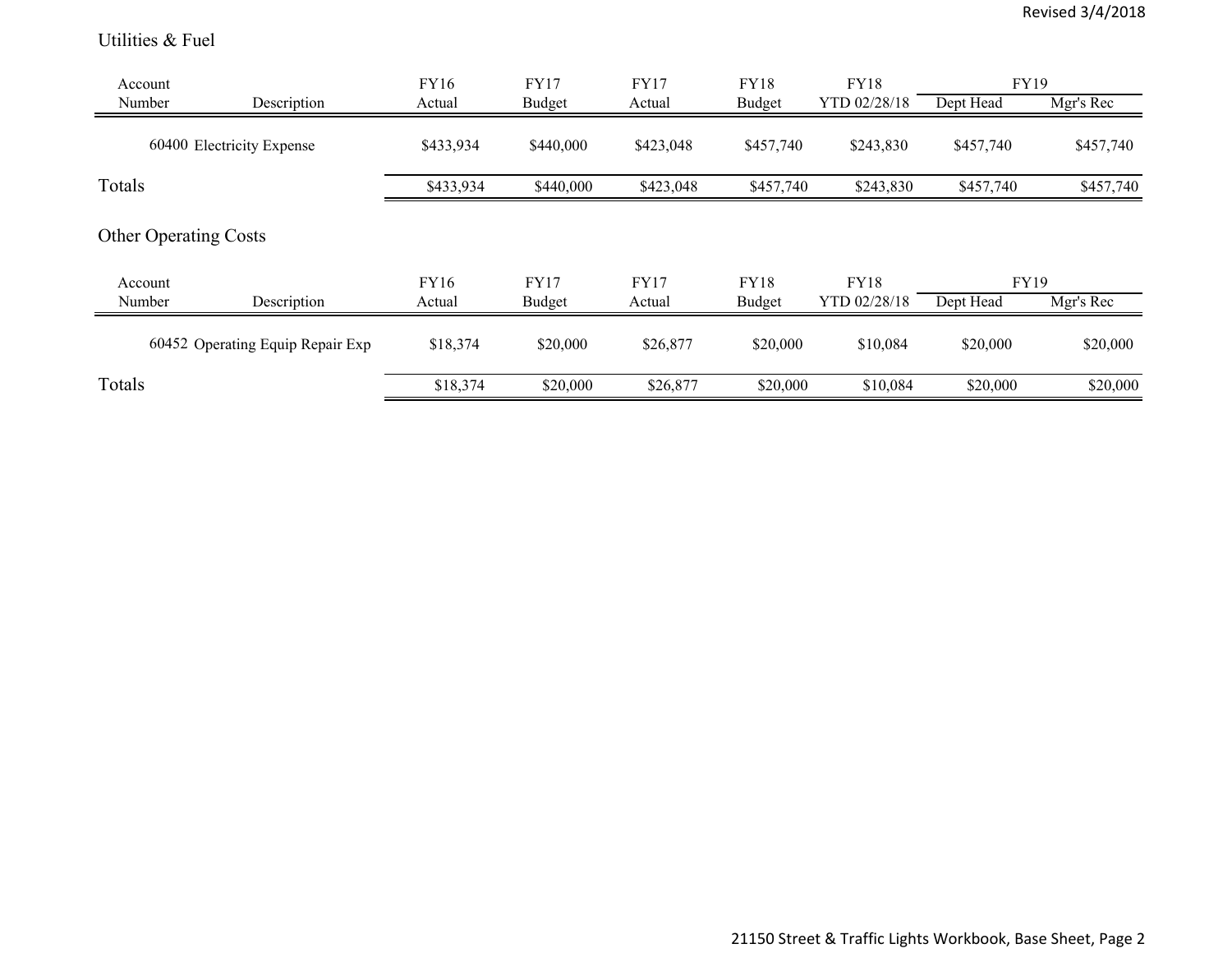

## **Fiscal Year 2019 Budget Request**

March 4, 2018 **Department:** Street & Traffic Lights

Account Title: Electricity Expense

Department Number: 21150 2010 2010 Account Number: 60400

| FY2016       | FY 2017      | FY 2017      | FY 2018       | FY 2018       |  |
|--------------|--------------|--------------|---------------|---------------|--|
| Actual       | Budget       | Actual       | <b>Budget</b> | Est. Expended |  |
| \$433,933.59 | \$440,000.00 | \$423,047.50 | \$457,740.00  | \$425,207.00  |  |

| FY-2019       | Department   | City Mgr       | Council | Increase   |
|---------------|--------------|----------------|---------|------------|
|               | Reauest      | Recommendation | Action  | (Decrease) |
| <b>Budget</b> | \$457,740.00 | \$457,740.00   |         | \$0.00 l   |

**Support for Budget Request:** Provide justification for the budget request using as much detail as possible

 to support it. Examples of acceptable support include unit costs, quantity estimates, price quotes, etc. Requests based solely on a percentage increase above the previous budget will not be accepted. Use additional sheets if necessary.

| Decs                               | Unit | Unit Rate   | Subtotal     |
|------------------------------------|------|-------------|--------------|
| Street Lights (CMP ave)            | 12   | \$29,300.00 | \$351,600.00 |
| Steet Lights (Constellation ave)   | 12   | \$7,350.00  | \$88,200.00  |
| Traffic Lights (CMP)               | 12   | \$850.00    | \$10,200.00  |
| Traffic Lights (Constallation)     | 12   | \$520.00    | \$6,240.00   |
| Holiday Lights (Constellation ave) |      | \$1,500.00  | \$1,500.00   |
|                                    |      |             | \$457,740.00 |

No rate increase anticipated for FY2019